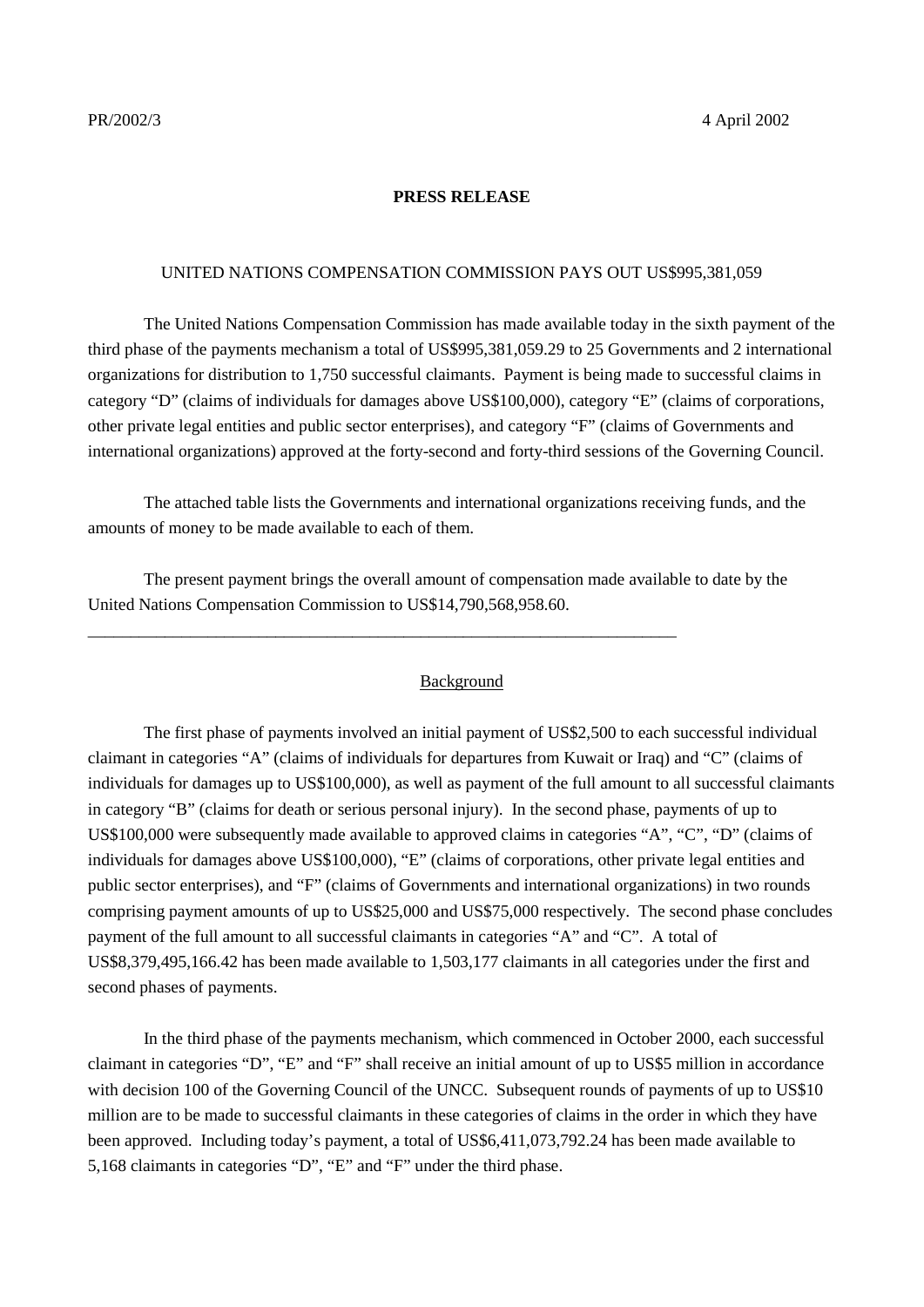To ensure that payments to claimants are made as soon as practicable after the session at which their claims are approved, the Governing Council decided at its forty-third session (March 2002) that payments to successful claimants will be made every three months instead of every four months.

Funds to pay the awards of compensation are drawn from the United Nations Compensation Fund, which receives up to 30 per cent of the revenue generated by the export of Iraqi petroleum and petroleum products. At present, the Compensation Fund receives 25 per cent of the proceeds under the "oil-for-food" mechanism in accordance with Security Council resolution 1382 (2001).

The Governing Council monitors the distribution of payments to claimants by the relevant Governments and international organizations. Governments and international organizations are obligated to distribute funds to successful claimants expeditiously and to report to the Commission on payments made to claimants. Any funds undistributed to claimants by Governments and international organizations within twelve months of receiving payment shall be returned to the Commission. Further payments to Governments and international organizations shall be suspended where they fail to report on the distribution of funds to successful claimants or fail to return undistributed funds on time.

Further information about the Commission can be found on its website located at www.uncc.ch.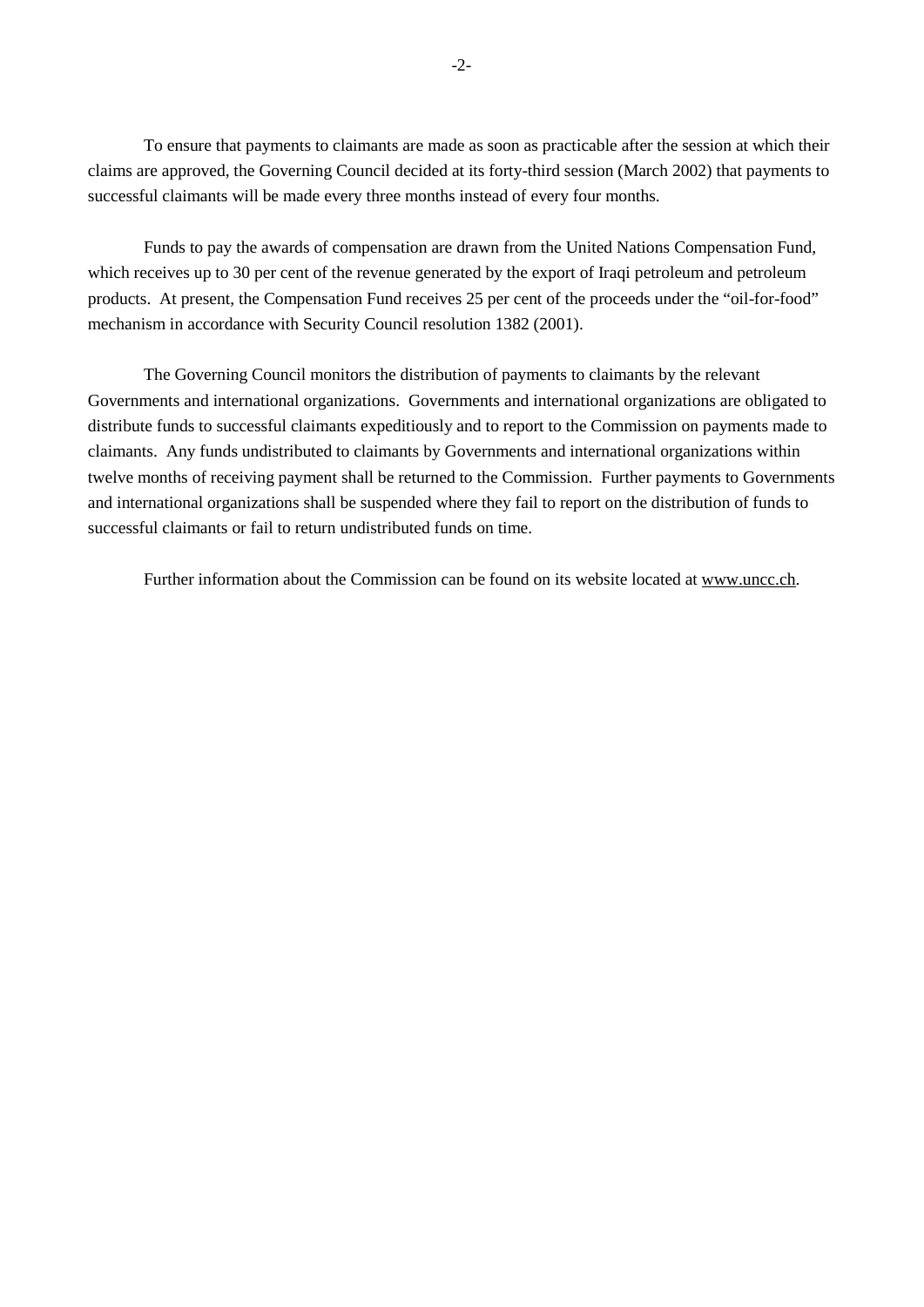# UNITED NATIONS COMPENSATION COMMISSION CONSOLIDATED REPORT OF PAYMENTS OF CATEGORIES "D", "E" AND "F' CLAIMS

# Third phase of payments – 4 April 2002

|                | Country     | Category "D" (US\$)      |                          | Category "E" (US\$)      |                          | Category "F" (US\$)      |                          | Totals         |                     |
|----------------|-------------|--------------------------|--------------------------|--------------------------|--------------------------|--------------------------|--------------------------|----------------|---------------------|
|                |             | Amount (US\$)            | Number of<br>claims      | Amount (US\$)            | Number of<br>claims      | Amount (US\$)            | Number of<br>claims      | Amount (US\$)  | Number of<br>claims |
|                | Australia   | 139,222.87               | $\overline{3}$           | 16,901.00                | 1                        |                          | $\sim$                   | 156,123.87     | $\overline{4}$      |
| 2              | Canada      | 3,329,597.74             | 11                       |                          | $\overline{\phantom{a}}$ |                          | $\sim$                   | 3,329,597.74   | 11                  |
| $\overline{3}$ | China       |                          | $\sim$                   | 3,795,337.00             | 3                        |                          | $\sim$                   | 3,795,337.00   | $\overline{3}$      |
| $\overline{4}$ | Croatia     |                          | $\sim$                   | 341,097.00               | $\overline{2}$           | $\blacksquare$           | $\sim$                   | 341,097.00     | $\overline{2}$      |
| 5              | Cyprus      |                          | $\blacksquare$           | 124,445.00               | $\mathbf{1}$             |                          | $\overline{\phantom{a}}$ | 124,445.00     | $\mathbf{1}$        |
| 6              | Denmark     | 85,286.74                | $\mathbf{1}$             |                          | $\overline{\phantom{a}}$ |                          | $\overline{\phantom{a}}$ | 85,286.74      | $\mathbf{1}$        |
| $\overline{7}$ | France      | 14,459.52                | $\mathbf{1}$             | 1,643,780.00             | 6                        | $\overline{\phantom{a}}$ | $\overline{\phantom{a}}$ | 1,658,239.52   | $\overline{7}$      |
| 8              | Germany     |                          | $\overline{\phantom{a}}$ | 1,234,995.00             | 5                        | $\overline{\phantom{a}}$ | $\sim$                   | 1,234,995.00   | 5                   |
| 9              | Greece      | $\overline{\phantom{a}}$ | $\overline{\phantom{a}}$ | 19,530.00                | $\mathbf{1}$             | $\overline{\phantom{a}}$ | $\overline{\phantom{a}}$ | 19,530.00      | $\mathbf{1}$        |
| 10             | Ireland     | 132,322.42               | $\overline{2}$           | 10,915,327.00            | $\overline{2}$           | $\overline{\phantom{a}}$ | $\overline{\phantom{a}}$ | 11,047,649.42  | $\overline{4}$      |
| 11             | Israel      | 516,805.53               | $\overline{4}$           | $\blacksquare$           | $\overline{\phantom{a}}$ | $\overline{\phantom{a}}$ | $\overline{\phantom{a}}$ | 516,805.53     | $\overline{4}$      |
| 12             | Italy       |                          | $\blacksquare$           | 588,049.00               | $\overline{4}$           | $\overline{\phantom{a}}$ | $\blacksquare$           | 588,049.00     | $\overline{4}$      |
| 13             | Jordan      | 43,379,884.22            | 196                      | 1,471,590.00             | 3                        | $\overline{\phantom{a}}$ | $\blacksquare$           | 44,851,474.22  | 199                 |
| 14             | Kuwait      | 465, 362, 328.11         | 1,058                    | 179,544,421.00           | 277                      | 162,218,000.00           | 15                       | 807,124,749.11 | 1,350               |
| 15             | Lebanon     | 274,284.00               | $\mathfrak{Z}$           | $\overline{\phantom{a}}$ | $\blacksquare$           | $\overline{\phantom{a}}$ | $\sim$                   | 274,284.00     | 3                   |
| 16             | Netherlands | $\sim$                   | $\overline{\phantom{a}}$ | 673,286.00               | 3                        | $\overline{\phantom{a}}$ | $\overline{\phantom{a}}$ | 673,286.00     | $\overline{3}$      |